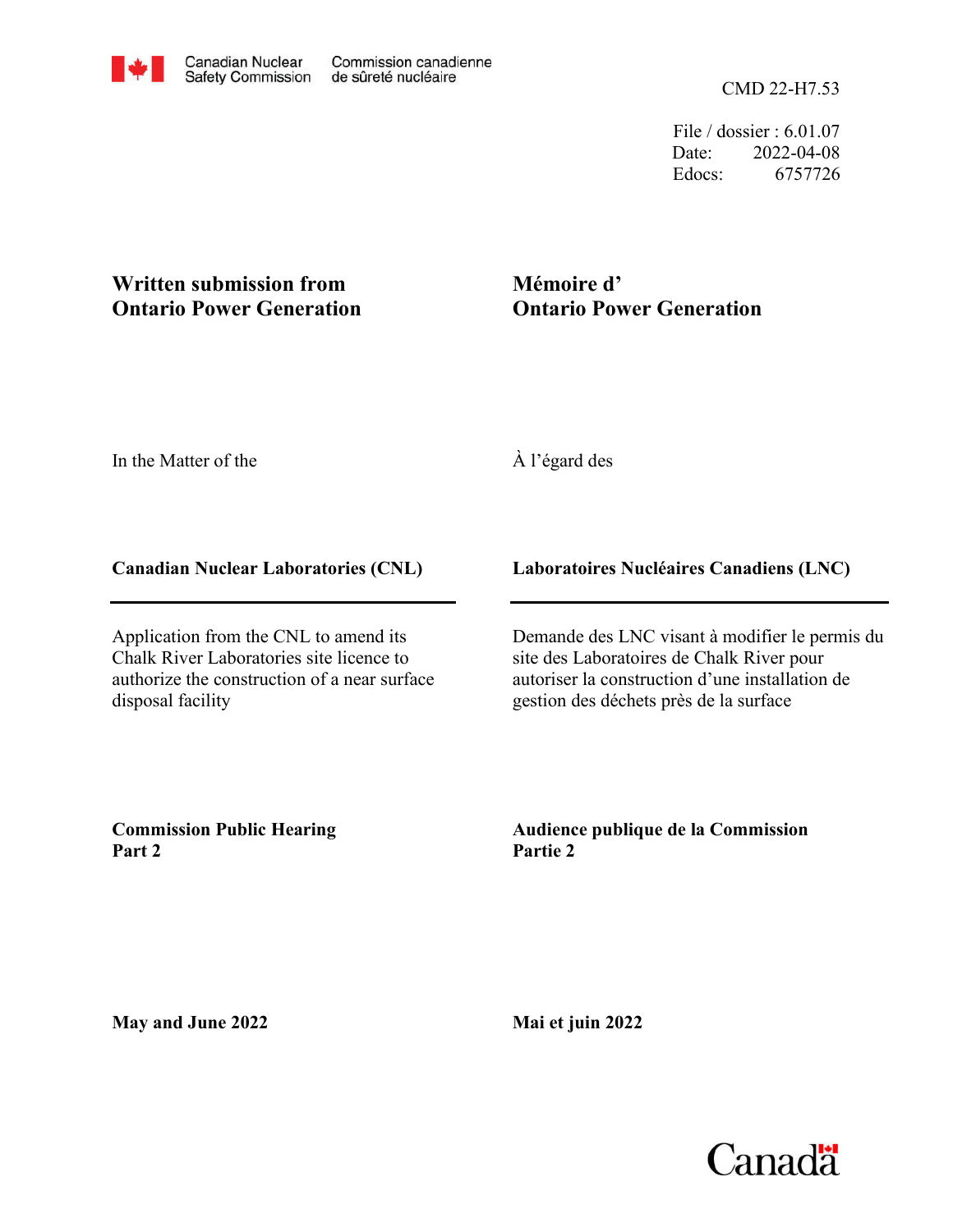

700 University Avenue, Toronto, ON M5G 1X6 steve.gregoris@opg.com

April 8, 2022

Commission Registrar Canadian Nuclear Safety Commission 280 Slater Street Ottawa, ON K1P 5S9 Email: [intervention@cnsc-ccsn.gc.ca](mailto:intervention@cnsc-ccsn.gc.ca)

#### **RE: OPG Support of Canadian Nuclear Laboratories' Request for a Licence to Construct a Near Surface Disposal Facility at Chalk River**

To the Commissioners,

Ontario Power Generation (OPG) wishes to intervene in writing to express support for the Canadian Nuclear Laboratories (CNL) application to construct a Near Surface Disposal Facility (NSDF) at Chalk River.

OPG has worked collaboratively with CNL staff, fostering advancement in safety culture and safety practices of CNL (formerly AECL) for over half a century. It was OPG's predecessor company, Ontario Hydro, that operated the first commercial reactor at Douglas Point for Atomic Energy Canada Ltd., the federal entity which today still owns all CNL-managed sites including Douglas Point and Chalk River Laboratories. OPG commends CNL's clear dedication to excellence and its strong culture of nuclear safety at their facilities.

OPG is confident in CNL's ability to safely construct and operate the NSDF for its solid low-level wastes, given the expertise of their group of nuclear professionals and engineers. We observe that the documentation submitted by CNL for all phases of the project, from construction through closure, was subject to rigorous technical assessments by CNSC staff, who concluded that the proposed NSDF project will not have any significant adverse environmental effects. OPG has confidence in the CNSC's regulatory oversight of the NSDF through compliance activities, reviews and monitoring to ensure public safety.

OPG continues its peer-to-peer relationship with CNL through the CANDU Owners Group, which over the years has supported joint activities in improving nuclear safety, benchmarking, and other areas of common interest. In this and other industry fora, such as the World Association of Nuclear Operators and the Canadian Nuclear Association, CNL continually makes valued contributions to the continued success of the Canadian nuclear industry, including safety as the top priority.

On a larger scale, OPG believes it is important for Canada to progress projects for permanent disposal of radioactive waste that meet all regulatory requirements, for two reasons in particular. First, as stated in guidance from the International Atomic Energy Agency, it is the responsibility of the current generation to develop lasting solutions for